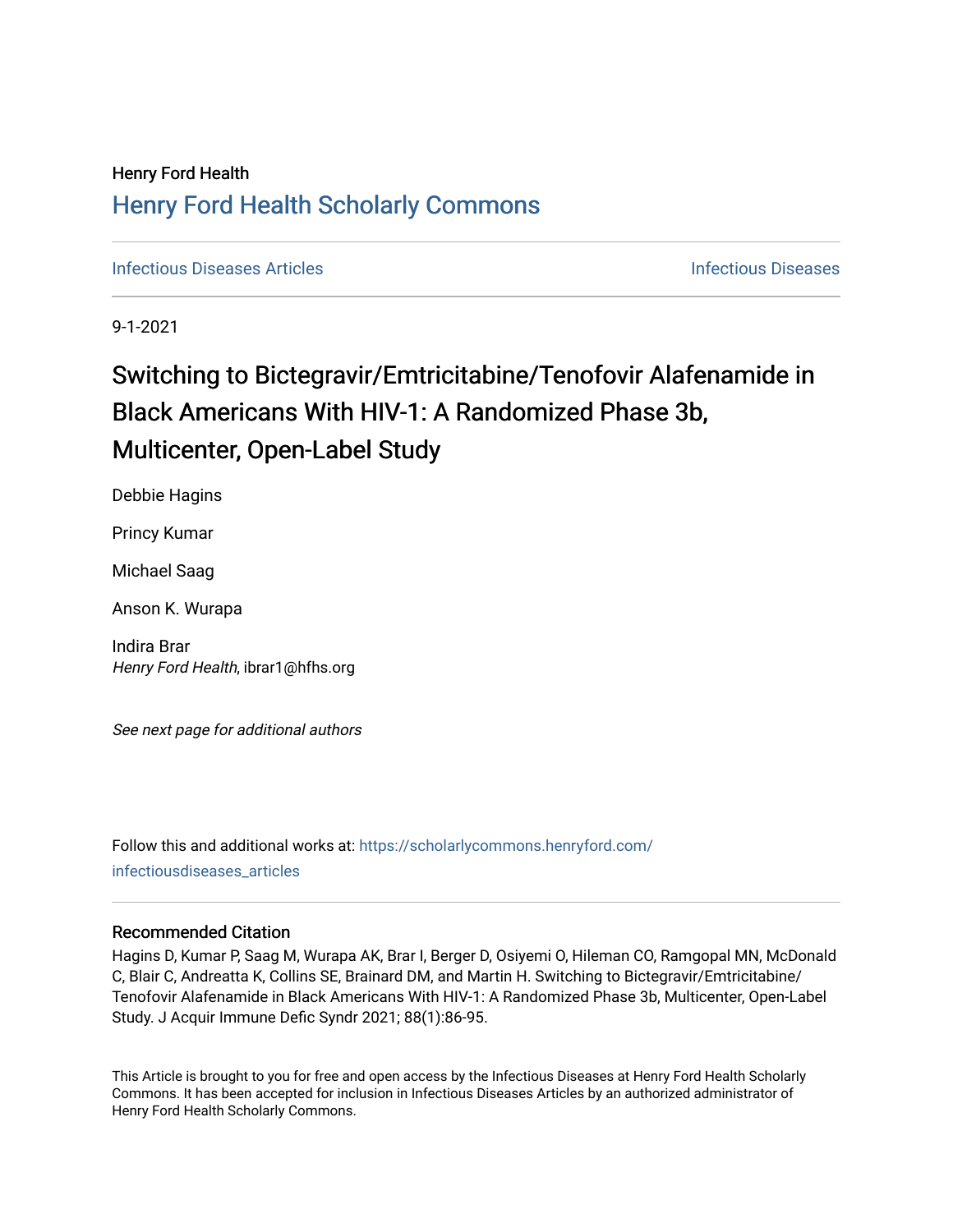## Authors

Debbie Hagins, Princy Kumar, Michael Saag, Anson K. Wurapa, Indira Brar, Daniel Berger, Olayemi Osiyemi, Corrilynn O. Hileman, Moti N. Ramgopal, Cheryl McDonald, Christiana Blair, Kristen Andreatta, Sean E. Collins, Diana M. Brainard, and Hal Martin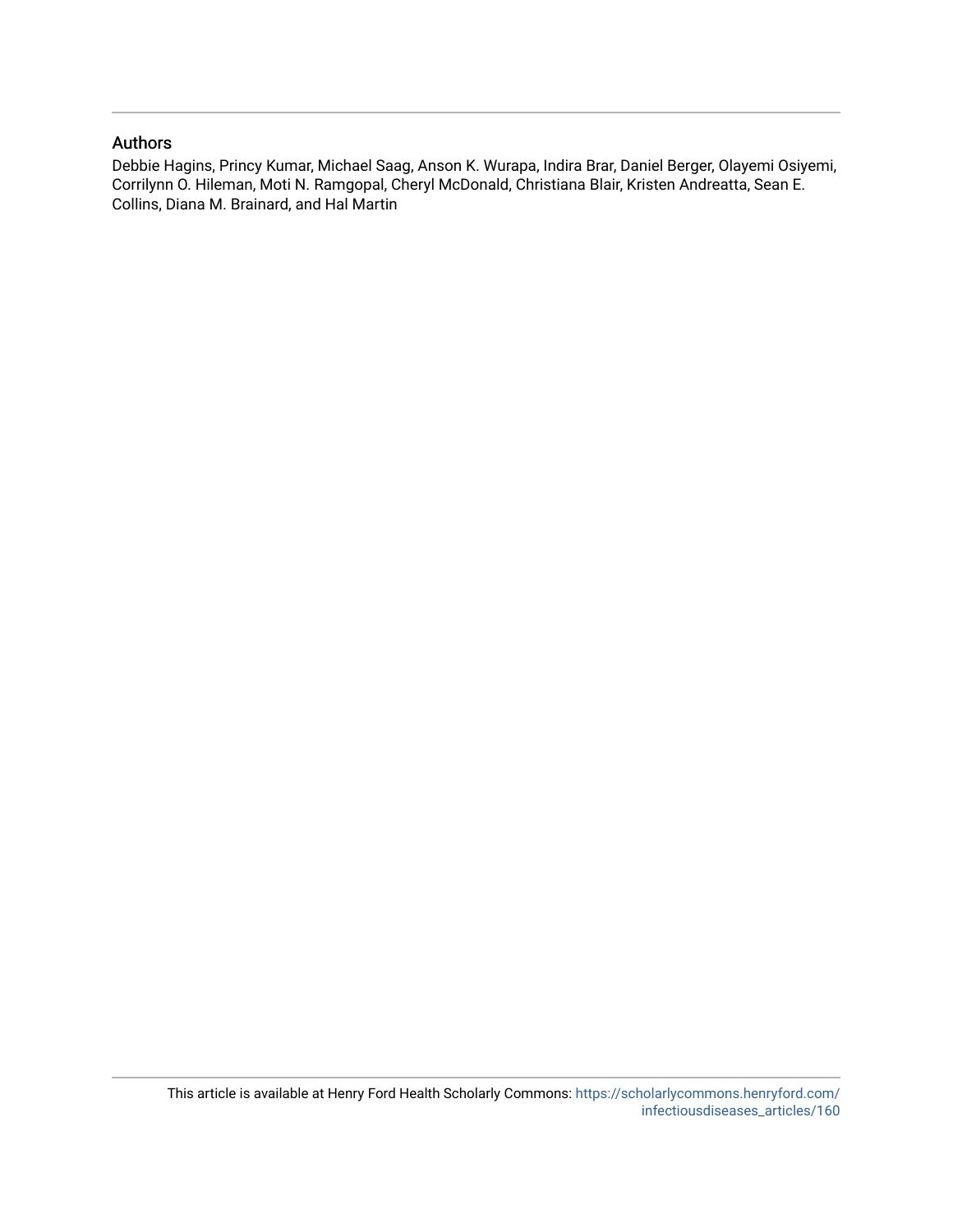## **OPEN**

## Switching to Bictegravir/Emtricitabine/Tenofovir Alafenamide in Black Americans With HIV-1: A Randomized Phase 3b, Multicenter, Open-Label Study

Debbie Hagins, MD,<sup>a</sup> Princy Kumar, MD,<sup>b</sup> Michael Saag, MD,<sup>c</sup> Anson K. Wurapa, MD,<sup>d</sup> Indira Brar, MD,<sup>e</sup> Daniel Berger, MD,<sup>f</sup> Olayemi Osiyemi, MD,<sup>g</sup> Corrilynn O. Hileman, MD,<sup>h</sup> Moti N. Ramgopal, MD,<sup>i</sup> Cheryl McDonald, MD,<sup>j</sup> Christiana Blair, MS,<sup>k</sup> Kristen Andreatta, PhD,<sup>k</sup> Sean E. Collins, MD, MS,<sup>k</sup> Diana M. Brainard, MD,<sup>k</sup> and Hal Martin, MD, MPH,<sup>k</sup> on behalf of the BRAAVE2020 Investigators

Background: With the highest rates of HIV/AIDS in the United States, Black Americans are still underrepresented in HIV medical research.

Setting: BRAAVE (NCT03631732) is a randomized, phase 3b, multicenter, open-label US study.

Received for publication November 16, 2020; accepted March 17, 2021.

- From the <sup>a</sup>Chatham CARE Center, Savannah, GA; <sup>b</sup>Department of Medicine, Georgetown University, Washington, DC; <sup>c</sup>Department of Medicine, University of Alabama at Birmingham, Birmingham, AL; <sup>d</sup>Infectious Disease Specialists of Atlanta, Atlanta, GA; <sup>e</sup>Department of Medicine, Henry Ford Hospital, Detroit, MI; <sup>f</sup>Northstar Medical Center, Chicago, IL;<br><sup>g</sup>Triple O Research Institute, West Palm Beach, EL: <sup>h</sup>Case Western Reserve Triple O Research Institute, West Palm Beach, FL; <sup>h</sup>Case Western Reserve University, Cleveland, OH; 'Midway Immunology and Research Center, Fort Pierce, FL; <sup>j</sup>Tarrant County Infectious Disease Associates, Fort Worth, TX; and <sup>k</sup>Gilead Sciences, Inc., Foster City, CA.
- Presented in part at CROI 2020 (virtual); March 8–11 2020, Boston, MA, Oral 2979; and IDWeek 2020 (virtual); October 21–25, 2020, Virtual Event, Poster 1046.
- P.K. reports grants from Gilead Sciences, Inc. (Gilead), GlaxoSmithKline (GSK), Merck, and Theratechnologies, has received personal fees for participating in advisory boards for GSK, Merck, and Theratechnologies, and is a shareholder of stock from Gilead, GSK, Johnson & Johnson, Merck, and Pfizer. M.S. has received research grants and support awarded to his institution from Gilead, Merck, and ViiV Healthcare. A.K.W. has received research grants from Gilead, Janssen, Pfizer, and GSK and has served on advisory boards for Gilead and Janssen. I.B. has received speakers' bureau honoraria from Gilead, ViiV, and Janssen. C.O.H. has received grant support from the National Institutes of Health (K23HL116209) and has served as consultant to Gilead Sciences. M.N.R. has served on the speakers' bureau for Gilead, Janssen, AbbVie, and Allergan and has consulted for Gilead, ViiV, and Merck. C.M. reports receiving research grants from Gilead, Janssen, Merck, and ViiV and speaker's bureau income from Gilead and Merck. C.B., K.A., S.E.C., D.M.B., and H.M. are employees of Gilead and shareholders of Gilead stock. The remaining authors have no conflicts of interest to disclose.
- Supplemental digital content is available for this article. Direct URL citations appear in the printed text and are provided in the HTML and PDF versions of this article on the journal's Web site ([www.jaids.com](http://www.jaids.com)).
- Correspondence to: Sean E. Collins, MD, MS, Gilead Sciences Inc., 333 Lakeside Drive, Foster City, CA 94404 (e-mail: [Sean.Collins@gilead.com\)](mailto:Sean.Collins@gilead.com).
- Copyright © 2021 The Author(s). Published by Wolters Kluwer Health, Inc. This is an open-access article distributed under the terms of the [Creative](http://creativecommons.org/licenses/by-nc-nd/4.0/) [Commons Attribution-Non Commercial-No Derivatives License 4.](http://creativecommons.org/licenses/by-nc-nd/4.0/) [0 \(CCBY-NC-ND\)](http://creativecommons.org/licenses/by-nc-nd/4.0/), where it is permissible to download and share the work provided it is properly cited. The work cannot be changed in any way or used commercially without permission from the journal.

Methods: Adults identifying as Black or African American and virologically suppressed on 2 nucleoside reverse transcriptase inhibitors (NRTIs) plus third agent were randomized (2:1) to switch to open-label bictegravir/emtricitabine/tenofovir alafenamide (B/F/ TAF) once daily or stay on baseline regimen (SBR) for 24 weeks, after which SBR had delayed switch to B/F/TAF. Resistance to non-NRTIs, protease inhibitors, and/or NRTIs was permitted; integrase strand transfer inhibitor resistance was exclusionary. Primary endpoint was proportion of participants with HIV-1 RNA  $\geq 50$ copies/mL at week 24 (snapshot algorithm; noninferiority margin of 6%).

Results: Of 558 screened, 495 were randomized/treated (B/F/TAF  $n = 330$ ; SBR  $n = 165$ ). Overall,  $32\%$  were ciswomen,  $2\%$ transwomen, and 10% had an M184V/I mutation. At week 24, 0.6% on B/F/TAF vs 1.8% on SBR had HIV-1 RNA  $\geq$ 50 copies/mL (difference  $-1.2\%$ ; 95% confidence interval  $-4.8\%$  to 0.9%), demonstrating noninferiority of B/F/TAF vs SBR. Proportions with HIV-1 RNA  $\leq 50$  copies/mL at week 24 were 96% B/F/TAF and 95% SBR and remained high at week 48. No participant had treatment-emergent resistance to study drug. Treatments were well tolerated. Study drug-related adverse events, mostly grade 1, occurred in 10% of participants on B/F/TAF through week 48 and led to discontinuation in 9 participants through week 48.

Conclusions: For Black Americans with HIV, switching to B/F/ TAF was noninferior to continuing a variety of regimens, including those with pre-existing NRTI mutations.

Key Words: bictegravir, HIV, Black Americans, tenofovir alafenamide, INSTI

(J Acquir Immune Defic Syndr 2021;88:86–95)

### INTRODUCTION

Among racial and ethnic groups in the United States, Black people have the highest incidence and prevalence of HIV/AIDS.1,2 Black Americans make up about 13% of the US population but account for 42% of HIV infections. In 2018, the rate of diagnosis of new HIV infections among Black Americans was 39.2 per 100,000, as compared with 4.8 among whites and 13.3 in the population as a whole. This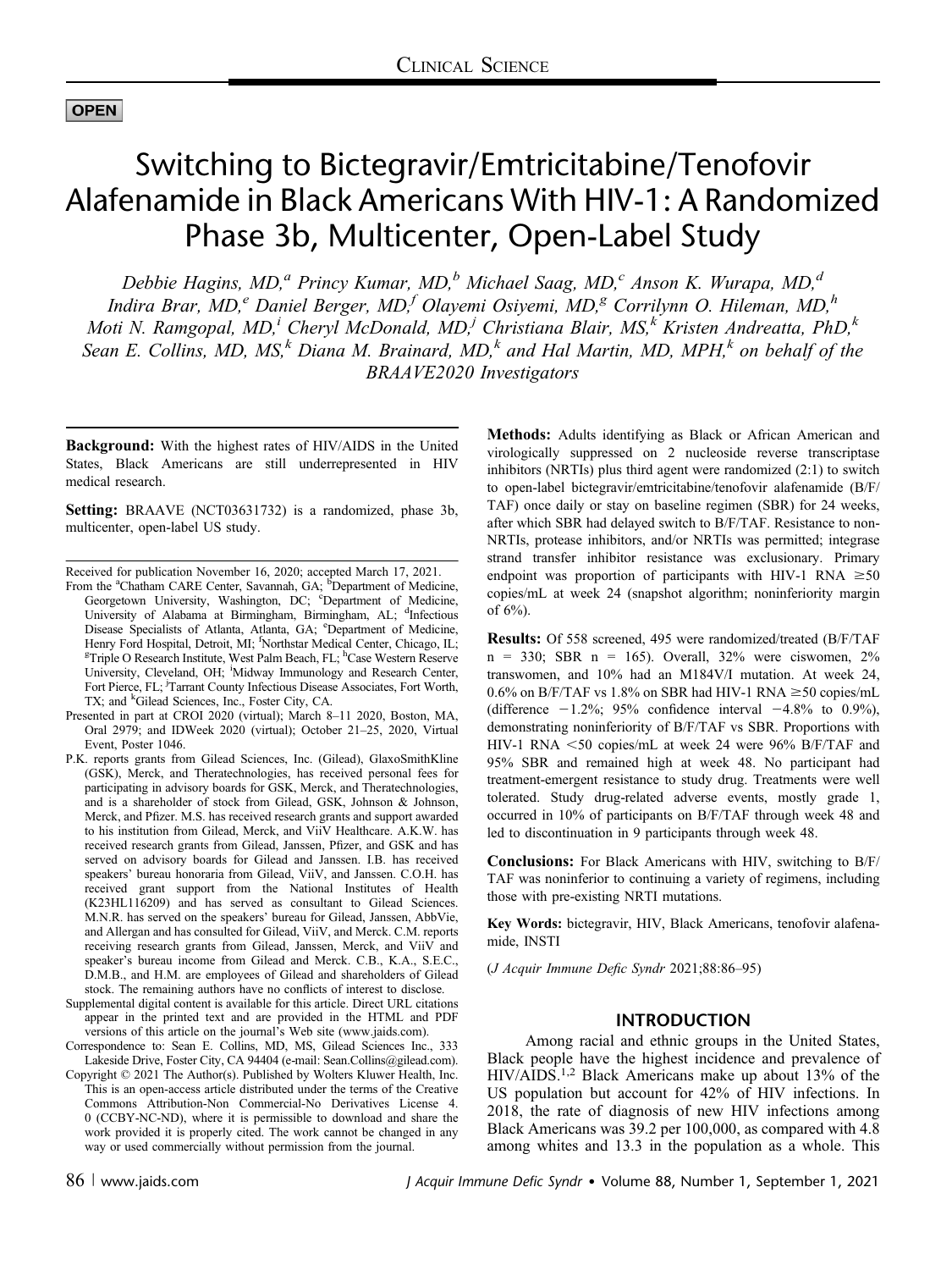disparity was even greater in women: The rate of new HIV diagnoses was 21.3 per 100,000 for Black women, nearly 13 times higher than the rate of 1.7 in white women. Moreover, the risk of death for Black Americans from HIV/AIDS is approximately 9 times that of their white counterparts.<sup>1,2</sup> These and other racial disparities show the impacts of structural racism, which contribute to myriad inequities including access to systems of health care, education, and employment. Within the health care system, interpersonal discrimination based on race, gender, and sex also results in disparities in health outcomes. $3-5$  The social factors and structural inequalities that confound racial health disparities in the United States are challenging to disentangle<sup>6</sup> and likewise may complicate clinical decision-making for patients with HIV despite evidence that neither race nor ethnic origin plays a significant role in HIV treatment outcomes when health care is more equitably distributed.7,8 And yet, despite overrepresentation in the US HIV epidemic and clinical need to address health disparities, in clinical trials of HIV treatment regimens, Black people living with HIV (PLWH) are consistently underrepresented. $9-11$  As a result, the findings of clinical trials may not necessarily be generalizable to Black Americans.

The single-tablet regimen of the integrase strand transfer inhibitor (INSTI) bictegravir plus the nucleoside reverse transcriptase inhibitors (NRTIs) emtricitabine and tenofovir alafenamide (B/F/TAF) is a recommended initial treatment for most people with  $HIV.<sup>12–14</sup>$  Four randomized international trials have established that switching to B/F/TAF from other combination antiretroviral (ARV) regimens is safe and effective in a general population of virologically suppressed adults with and without resistance to NRTIs.<sup>15–18</sup> Although the B/F/TAF clinical trials of treatment-naive PLWH enrolled relatively representative proportion of Black participants in the United States, the inclusion of Black PLWH in treatmentexperienced studies was low. There is a clear need for clinical data focusing on the safety and efficacy of B/F/TAF switch in virologically suppressed Black American PLWH.

The primary objective of this phase 3b study was to evaluate the efficacy of switching from a regimen of 2 NRTIs and a third agent to a fixed-dose combination of B/F/TAF vs continuing their baseline regimen in virologically suppressed adults self-identifying as African American or Black.

## METHODS

## Study Design and Participants

This randomized, open-label, multicenter, activecontrolled, phase 3b trial was conducted at 82 outpatient centers in the United States. We enrolled adults (aged 18 years and older) living with HIV who self-described as Black, African American, or mixed race that included Black. Eligible participants had documented plasma HIV-1 RNA levels <50 copies/mL for at least 12 months before screening while on a stable ARV regimen other than B/F/ TAF that consisted of any 2 NRTIs along with an allowed third agent for at least 6 months. Participants had an estimated glomerular filtration rate (eGFR)  $\geq 50$  mL per minute (calculated by the Cockcroft–Gault equation) and no documented history of resistance to INSTIs or tenofovir (TFV) resistance defined as K65R/E/N mutations,  $\geq$ 3 thymidine analog mutations, or T69 insertions (See Appendix, Supplemental Digital Content, [http://](http://links.lww.com/QAI/B674) [links.lww.com/QAI/B674](http://links.lww.com/QAI/B674)).

Participants were randomized (2:1 ratio) to either switch to B/F/TAF (50 mg/200 mg/25 mg) administered orally once daily without regard to food or stay on baseline regimen (SBR) (which was not provided by the study) from day 1 until week 24. After week 24, the SBR group switched to B/F/TAF for an additional 24 weeks. Participants who completed the study through week 48 and wished to continue B/F/TAF were given the option to receive B/F/TAF for up to an additional 24 weeks in an extension phase and attend study visits every 12 weeks. Randomization was stratified by the baseline third-agent ARV class at entry.

This trial was undertaken in accordance with the Declaration of Helsinki and approved by central or sitespecific review boards or ethics committees. All participants provided written informed consent.

A computer-generated allocation sequence (block size of 6) was created by Bracket (San Francisco, CA). Study investigators determined eligibility, obtained a participant number, and received automated treatment assignment based on a randomization sequence.

### Procedures

Participants had visits on day 1, weeks 4, 12, 24, 36, and 48, with an additional week 28 visit for the SBR group. Laboratory tests included hematological analyses, serum chemistries, cluster of differentiation-4 (CD4) T-cell counts, renal parameters (eGFR) (Covance Laboratories, Indianapolis, IN), and measurement of HIV-1 RNA plasma concentration (Roche TaqMan 2.0; Roche Diagnostics, Indianapolis, IN). Resistance testing by genotyping and phenotyping integrase and reverse transcriptase (Monogram Biosciences, Inc., South San Francisco, CA) was included for any participant with plasma HIV-1 RNA  $\geq$ 200 copies/mL at confirmed virologic failure and who did not resuppress on study drug.

Safety was assessed by physical examinations, laboratory tests, recording of concomitant drugs, and recording of adverse events, which were coded using the Medical Dictionary for Regulatory Activities (MedDRA, version 22.1). Relatedness of adverse events to study treatment was determined by the investigator.

## **Outcomes**

The primary efficacy endpoint was the proportion of participants with HIV-1 RNA  $\geq$ 50 copies/mL at week 24 as defined by the US FDA-defined snapshot algorithm. The secondary efficacy endpoints were the proportion of participants with HIV-1 RNA  $\geq 50$  copies/mL at week 48, the proportion of participants with HIV-1 RNA  $<$  50 copies/mL at weeks 24 and 48, and the change in CD4 cell count from baseline to weeks 24 and 48.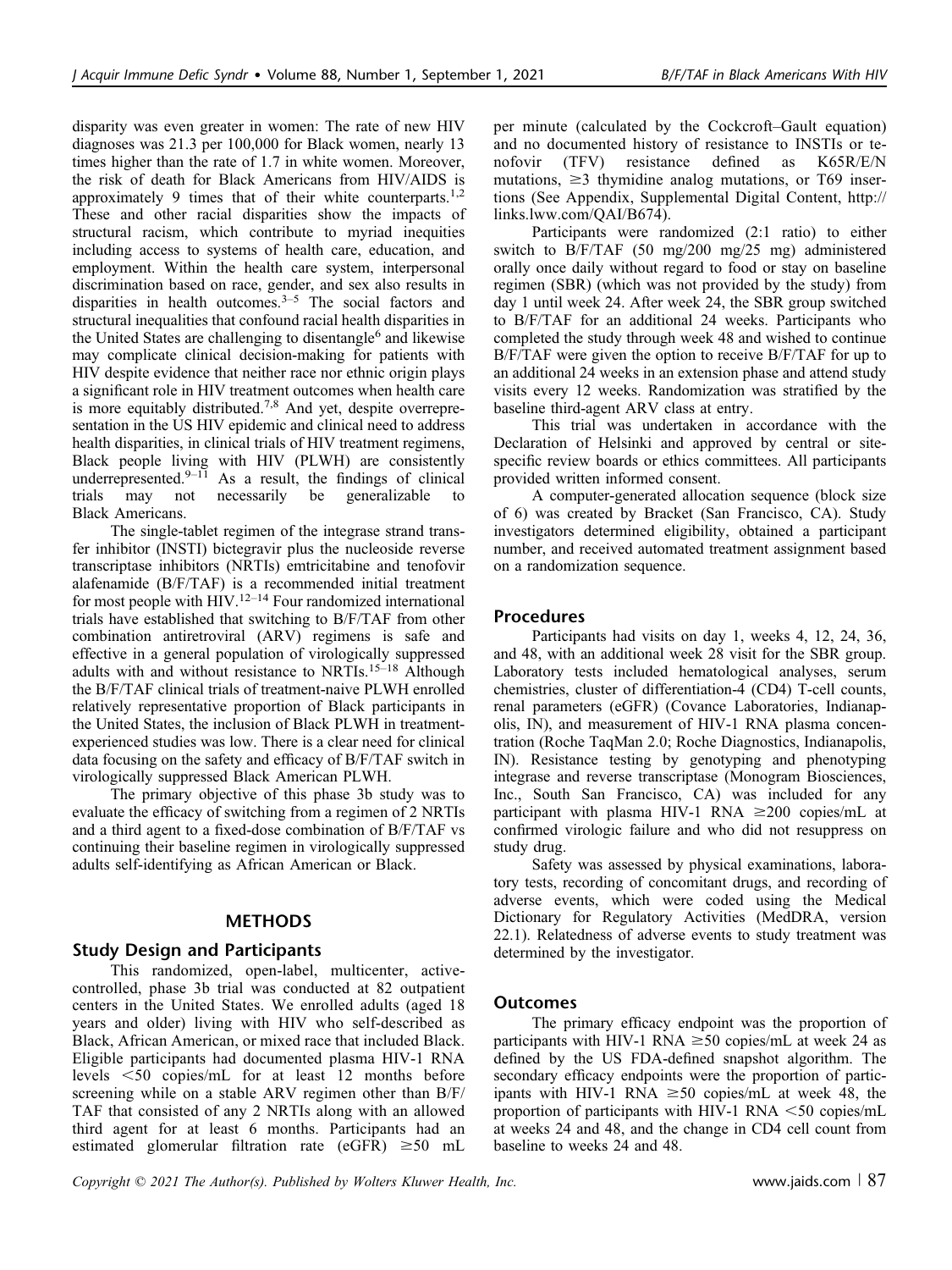## Statistical Analysis

The study was powered using expected efficacy based on a pooled analysis of Black participants in studies of INSTIbased regimens.19 Assuming equal efficacy between the 2 treatment groups, a sample size of 480 participants randomized in a 2:1 ratio (320 in the B/F/TAF group and 160 in the SBR group) would achieve approximately 89% power to detect a prespecified noninferiority margin difference of 6% in the group proportions with HIV-1 RNA  $\geq 50$  copies/mL at week 24 (B/F/TAF minus SBR) by FDA snapshot algorithm, using a 1-sided alpha level of 0.025%. All randomized participants who received at least one dose of study treatment (either B/F/ TAF or baseline regimen) on or after day 1 and did not have pre-existing INSTI resistance-associated mutations based on historical data were included in the primary efficacy analysis. The proportion with HIV-1 RNA  $\geq 50$  copies/mL was also assessed at week 48 as a secondary outcome. The proportions of participants with plasma HIV-1 RNA  $\leq$ 50 copies/mL at weeks 24 and 48 by FDA snapshot algorithm were prespecified secondary efficacy outcomes, analyzed similarly to the primary efficacy endpoint but using a noninferiority margin of 10%.

Pre-existing drug resistance was assessed by cumulative historical and/or proviral DNA genotypes performed retrospectively from baseline samples. We performed subgroup analyses of the participants with plasma HIV-1 RNA  $\leq$ 50 copies/mL at week 24 based on age, sex, baseline NRTI resistance, and specifically baseline M184V/I resistance. A per-protocol analysis was performed as a secondary outcome to assess proportions of participants with plasma HIV-1 RNA  $\leq 50$  copies/mL at week 24 by FDA snapshot algorithm. Weeks 24 and 48 secondary efficacy endpoints were also analyzed with a plasma HIV-1 RNA threshold of  $\leq$ 20 copies/mL by FDA snapshot algorithm. We imputed missing as failure  $(M = F)$  and missing as excluded  $(M = E)$  to estimate the proportion of participants with plasma HIV-1 RNA  $\leq$ 50 copies/mL at weeks 24 and 48.

Differences in percentages of participants with HIV-1 RNA  $\leq$ 20 copies/mL,  $\leq$  50 copies/mL or  $\geq$ 50 copies/mL between treatment groups and 95% CI were calculated based on exact methods.

An analysis of variance model with treatment group as a fixed effect was used to analyze CD4 count and percentage. Safety was assessed in all randomized participants who received at least one dose of study treatment. Differences between groups in fasting lipids and body weight were tested using the two-sided Wilcoxon rank-sum test. Safety data were collected from the date the study drug was first given for up to 30 days after the last dose of study drug. Treatment satisfaction questionnaire scores were compared between groups using analysis of covariance adjusting for baseline score.

We used SAS Software Version 9.4 (SAS Institute Inc., Cary, NC) for all analyses. This study was conducted according to protocol and is registered with [ClinicalTrials.](http://ClinicalTrials.gov) [gov,](http://ClinicalTrials.gov) number NCT03631732.

## RESULTS

Between August 28, 2018, and March 6, 2019, 558 individuals were screened for enrollment and 496 were randomized: 331 to B/F/TAF and 165 to SBR. One participant randomized to B/F/TAF never received treatment and was excluded from analysis. Of 330 participants randomized and treated with B/F/TAF, 320 (97%) continued treatment after the week 24 primary endpoint, and 163 of 165 (99%) participants randomized to SBR switched to B/F/TAF at week 24 (Fig. 1). Demographics and baseline characteristics were generally balanced between groups (Table 1). The median age overall was 49 years, 32% were ciswomen, 2% transwomen, and 10% had documented baseline M184V/I mutation. Median time on HIV treatment was 10 years, and median time on baseline ARV regimen was 2 years. Most participants (61%) were receiving an INSTI as a third agent at baseline.

## **Efficacy**

Switching to B/F/TAF was noninferior to SBR for the primary outcome of proportion of participants with plasma HIV-1 RNA  $\geq$ 50 copies/mL at week 24 as defined by the US FDA snapshot algorithm {0.6% (2 of 328 participants) vs 1.8% (3 of 165), difference  $-1.2%$  (95% confidence interval [CI]:  $-4.8\%$  to 0.9%)} (Table 2, Fig. 2, panel A). Two participants were found to have baseline INSTI resistance based on historical genotype data and were excluded from the primary analysis because of this protocol violation; 1 participant each with Y143C and Q148K mutations, both were randomized to  $B/F/TAF$  and had HIV-1 RNA <50 copies/mL at week 24. The secondary efficacy outcome of proportion of participants with plasma HIV-1 RNA  $<$  50 copies/mL at week 24 was consistent with the primary endpoint and showed high rates of virologic suppression [B/F/TAF 96.3% (316 of 328 participants) vs SBR 94.5% (156 of 165)] (Table 2).

After 48 weeks of receiving B/F/TAF, 95% (310 of 328) in the group randomized to B/F/TAF had HIV-1  $RNA < 50$  copies/mL (Fig. 2, panel A; Appendix Table 4, Supplemental Digital Content, [http://links.lww.com/QAI/](http://links.lww.com/QAI/B674) [B674\)](http://links.lww.com/QAI/B674). Two had HIV-1 RNA  $\geq$ 50 copies/mL. One individual had an HIV-1 RNA level of 55 copies/mL at week 48 and switched back to the prestudy regimen. The other had an HIV-1 RNA level of 455 copies/mL at week 48, which resuppressed on continued treatment with B/F/TAF; no treatment-emergent resistance was detected. Of 163 participants randomized to SBR who switched to B/F/TAF at week 24, no participants had HIV-1 RNA  $\geq 50$  copies/mL; 158 (97%) had HIV-1 RNA  $<$  50 copies/mL at week 48.

Results from the per-protocol,  $M = F$ , and  $M = E$ analyses conducted at weeks 24 and 48 were consistent with the primary outcome (Table 2). Analysis of the proportion of participants with plasma HIV-1 RNA  $<$  20 copies/mL showed high and similar rates of virologic suppression at this lower threshold. Efficacy between B/F/TAF and SBR was similar across prespecified subgroups (Fig. 2, panel B), and testing for homogeneity found no significant interactions between treatment and subgroup. We observed no treatment differences in changes from baseline in CD4 cell count and CD4 percentage at week 24 (see Appendix Table 1, Supplemental Digital Content,<http://links.lww.com/QAI/B674>).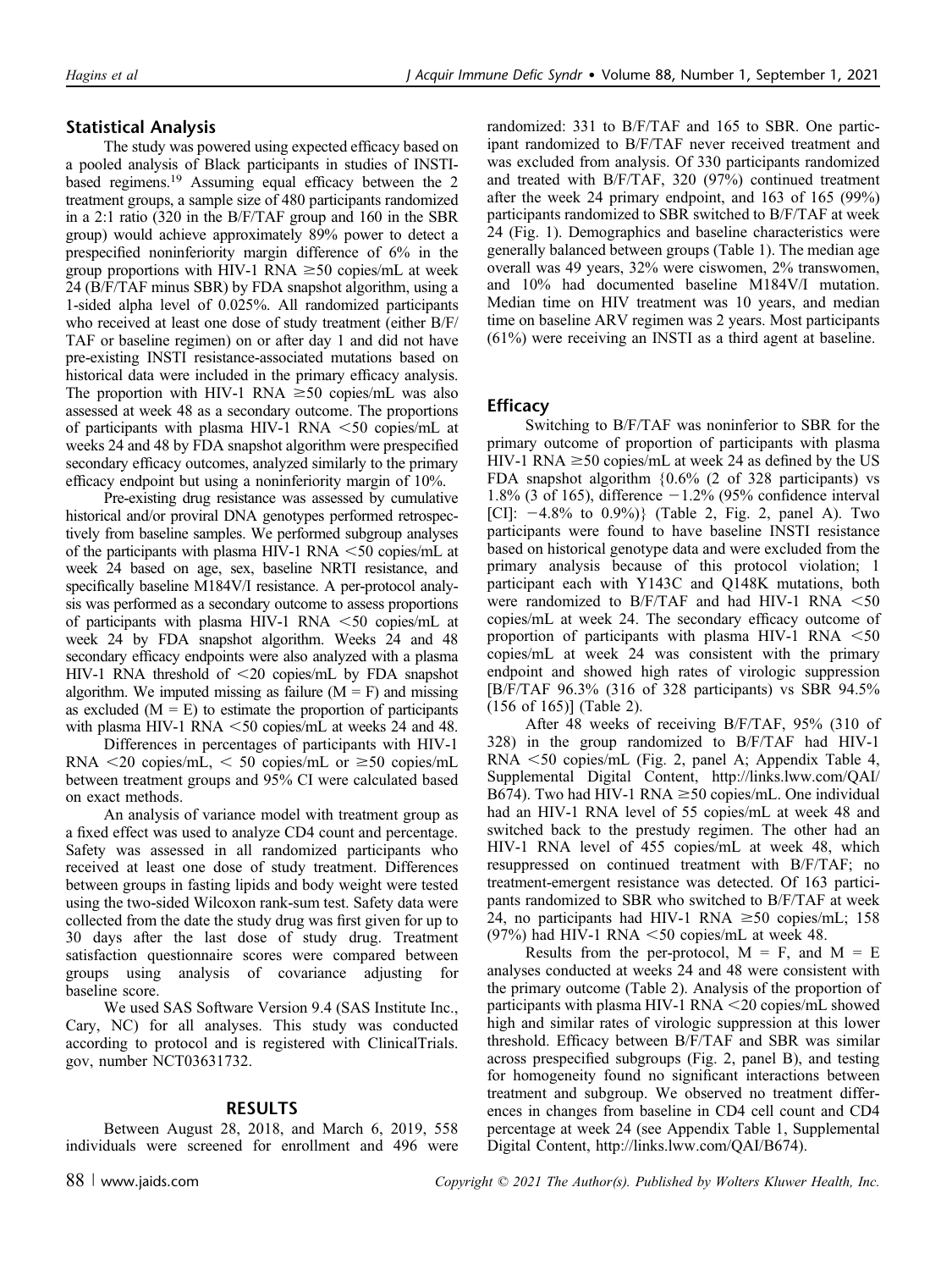|                                               | B/F/TAF<br>$(n = 330)$ | <b>SBR</b> (Delayed<br>Switch to B/F/<br>TAF)<br>$(n = 165)$ |
|-----------------------------------------------|------------------------|--------------------------------------------------------------|
| Median age, yrs (range)                       | 49 (18-79)             | 49 (19-70)                                                   |
| Female sex at birth, n (%)                    | 101(31)                | 55 (33)                                                      |
| Gender identity, n (%)                        |                        |                                                              |
| Cisgender                                     | 317 (96)               | 159 (96)                                                     |
| Transgender                                   | 6(2)                   | 6(4)                                                         |
| Other gender or prefer not to disclose        | 7(2)                   | $\boldsymbol{0}$                                             |
| Sexual orientation, n (%)                     |                        |                                                              |
| Heterosexual (female sex at birth)            | 97 (29)                | 52 (32)                                                      |
| Heterosexual (male sex at birth)              | 62(19)                 | 41 (25)                                                      |
| Gay or bisexual (male sex at birth)           | 162 (49)               | 67(41)                                                       |
| Ethnicity, $n$ $(\%)$                         |                        |                                                              |
| Hispanic/latinx                               | 15(5)                  | 5(3)                                                         |
| Median CD4 count, cells/µL (Q1, Q3)           | 747 (570, 922)         | 758 (494, 969)                                               |
| Median eGFR <sub>CG</sub> , mL/min $(Q1, Q3)$ | 110 (88, 132)          | 107 (86, 132)                                                |
| Median weight, kg (Q1, Q3)                    | 88 (79, 103)           | 89 (76, 104)                                                 |
| Median BMI, kg/m <sup>2</sup> (Q1, Q3)        | 29.2 (25.9,<br>34.0)   | 29.3 (25.7, 34.3)                                            |
| HBV coinfection, n (%)                        | 15(5)                  | 3(2)                                                         |
| Baseline NRTI backbone,* n (%)                |                        |                                                              |
| F/TAF                                         | 224 (68)               | 107(65)                                                      |
| F/TDF                                         | 56 (17)                | 34(21)                                                       |
| Abacavir/lamivudine                           | 44 (13)                | 24(15)                                                       |
| Other                                         | 4(1)                   | 0                                                            |
| Baseline 3rd agent, $\dagger$ n (%)           |                        |                                                              |
| <b>INSTI</b>                                  | 202(61)                | 99 (60)                                                      |
| <b>NNRTI</b>                                  | 100(30)                | 51 (31)                                                      |
| PI                                            | 30(9)                  | 14(9)                                                        |
| CCR5 antagonist                               | $\mathbf{0}$           | 1(1)                                                         |
| Baseline ARV resistance, $\uparrow$ n (%)     |                        |                                                              |
| NRTI resistance                               | 44 (13)                | 26(16)                                                       |
| M184V/I                                       | 31(9)                  | 20(12)                                                       |
| NNRTI resistance                              | 70 (21)                | 32(19)                                                       |
| PI resistance                                 | 36(11)                 | 26(16)                                                       |
| <b>INSTI</b> resistance                       | 8(2)                   | 3(2)                                                         |

\*Two participants in the B/F/TAF group did not report a baseline NRTI backbone medication; both were protocol violations.

†One participant in the B/F/TAF group reported both PI and INSTI; 1 subject in the B/F/TAF group reported both INSTI and NNRTI; both were protocol violations.

 $\text{\textsterling}$ No baseline ARV resistance data B/F/TAF n = 17, SBR n = 7. Resistance assessed by cumulative historical or retrospective baseline proviral DNA genotypes.

BMI, body mass index; CCR5, C-C chemokine receptor type 5;  $eGFR<sub>CG</sub>$ , estimated glomerular filtration rate (calculated by Cockcroft–Gault equation); HBV, hepatitis B virus; NNRTI, non-nucleoside reverse transcriptase inhibitor; PI, protease inhibitor; Q, quartile.

At baseline, 13% (44 of 328) in the B/F/TAF group and 16% (26 of 165) in the SBR group had NRTI resistance, including 9% (31 of 328) and 12% (20 of 165) with M184V/I mutations in the B/F/TAF and SBR groups, respectively. Efficacy by snapshot analysis was similar in participants with or without NRTI resistance (Fig. 2, panel C). Among participants with NRTI resistance at baseline 98% (43 of 44) on B/F/TAF and 96% (25 of 26) on SBR had HIV-1

 $RNA < 50$  copies/mL at week 24. Among participants with M184V or I mutations at baseline 97% (30 of 31) on B/F/ TAF and  $95\%$  (19 of 20) on SBR had HIV-1 RNA  $<$ 50 copies/mL at week 24. One participant with M184V on B/F/ TAF discontinued after the baseline visit and did not have virologic data at week 24. In addition, 2% (8 of 328) in the B/ F/TAF group and 2% (3 of 165) in the SBR group had primary INSTI resistance detected at baseline, all of whom had HIV-1 RNA  $<$  50 copies/mL at week 24.

Altogether, 68 participants with baseline NRTI resistance (including 50 with M184V/I) received B/F/TAF during the study and had postswitch virologic data. At study week 48, all 68 (100%) had HIV-1 RNA  $\leq 50$  copies/mL; 43 randomized to B/F/TAF had 48 weeks of treatment, and 25 with a delayed switch from SBR had 24 weeks of treatment with B/F/TAF. In addition, a total of 11 participants with baseline INSTI resistance received B/F/TAF, and all 11  $(100\%)$  had HIV-1 RNA  $\leq 50$  copies/mL at week 48.

One participant in each treatment group met criteria for resistance testing through week 24. No treatment-emergent resistance to any components of the regimens was detected in either group during the study.

## Safety

Through week 24, 64% of participants who switched to B/F/TAF (210 of 330) experienced at least one adverse event compared with 52% (85 of 165) of those on SBR (Table 3). The most common adverse events in the B/F/ TAF and SBR groups were upper respiratory infection, diarrhea, cough, arthralgia, and bronchitis. The proportion of participants who experienced at least one grade 3 or 4 adverse event was the same in both groups (5%) as was the proportion of participants experiencing a serious adverse event (4%). Investigators attributed events to treatment in 11% (36 participants) in the B/F/TAF group and none in the SBR group. For most participants who had adverse events attributed to treatment, events were either mild (25 of 36) or moderate (8 of 36) and resolved on treatment. Three of these 36 participants experienced grade 3 events: one (somnolence) that resolved on study drug and 2 that led to study drug discontinuation (headache  $n = 1$ , agitation, psychomotor hyperactivity, and anxiety  $n = 1$ ). In total, 7 (2%) of participants in the B/F/TAF group and none in the SBR group had adverse events leading to discontinuation up to week 24. No deaths or pregnancies were reported.

Incidence of grade 3 or 4 laboratory abnormalities through week 24 was comparable between groups: 8% (27 of 329) B/F/ TAF and 6% (10 of 165) SBR (see Appendix Table 2, Supplemental Digital Content, [http://links.lww.com/QAI/B674\)](http://links.lww.com/QAI/B674). Median [interquartile range (IQR)] change from baseline in eGFR at week 24 was  $-4.6$  ( $-12.1$ , 2.6) mL/min for B/F/TAF  $(n = 318)$  vs 1.1 (-7.1, 7.8) mL/min for SBR  $(n = 160)$ ;  $P < 0.001$ ; consistent with the previously described inhibition of tubular secretion of creatinine without affecting renal glomerular function by bictegravir. In the B/F/TAF group, one participant with prostate cancer discontinued study drug because of acute kidney injury secondary to urinary obstruction with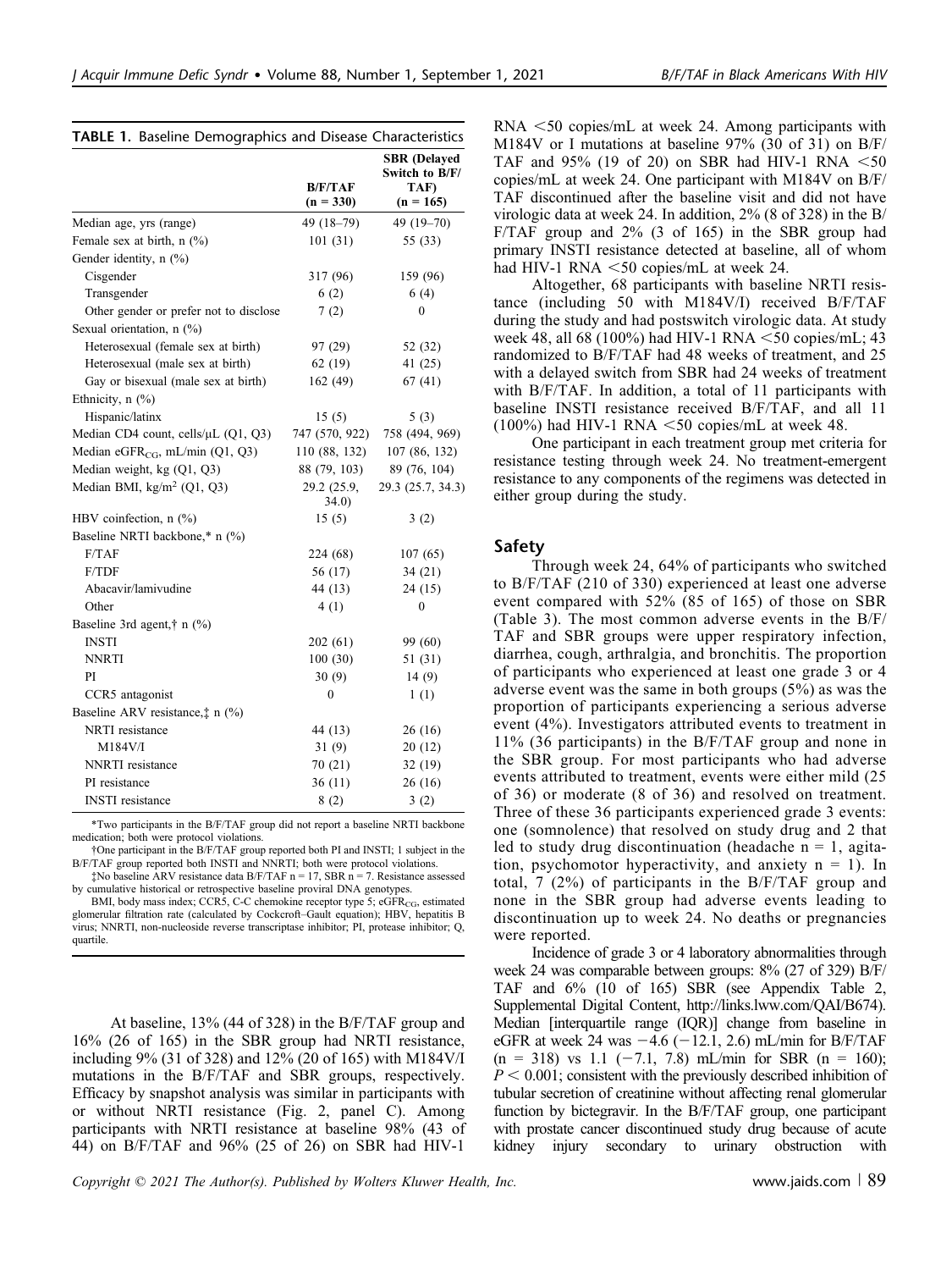

\* Because of gunshot.

FIGURE 1. CONSORT diagram. B/F/TAF, bictegravir, emtricitabine, and tenofovir alafenamide; SBR, stay on baseline regimen.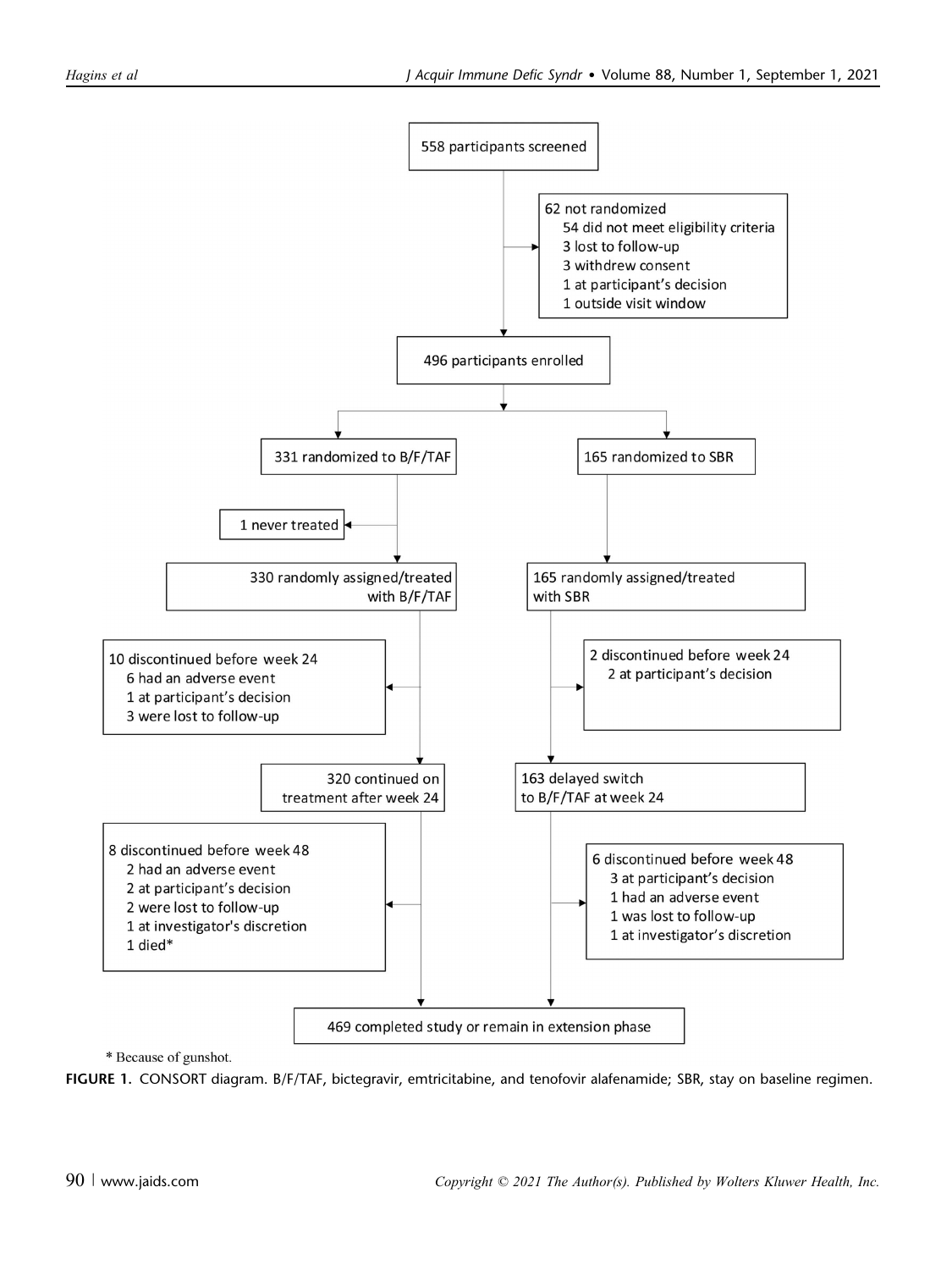#### TABLE 2. Virologic Outcomes at Week 24, Full Analysis Set

|                                                                                                 | B/F/TAF         | <b>SBR</b> (No Switch) | <b>B/F/TAF vs SBR</b><br>Difference in Percentages (95% CI)* |  |
|-------------------------------------------------------------------------------------------------|-----------------|------------------------|--------------------------------------------------------------|--|
| Week 24                                                                                         | $(n = 328)$     | $(n = 165)$            |                                                              |  |
| $HIV-1$ RNA $<$ 50 copies/mL                                                                    | 316 (96.3%)     | 156 (94.5%)            | 1.8% $(-2.0\% \text{ to } 6.8\%)$                            |  |
| HIV-1 RNA $\geq 50$ copies/mL                                                                   | $2(0.6\%)$      | $3(1.8\%)$             | $-1.2\%$ (-4.8% to 0.9%)                                     |  |
| HIV-1 RNA $\geq$ 50 copies/mL                                                                   | $2(0.6\%)$      | $3(1.8\%)$             |                                                              |  |
| Discontinued because of lack of efficacy                                                        | $_{0}$          | $\bf{0}$               |                                                              |  |
| Discontinued study drug because of AE/death and last<br>available HIV-1 RNA $\geq$ 50 copies/mL | 0               | $\theta$               |                                                              |  |
| Discontinued because of other reasons† and last<br>available HIV-1 RNA $\geq$ 50 copies/mL      | $\theta$        | $\theta$               |                                                              |  |
| No virologic data in the week 24 window                                                         | $10(3.0\%)$     | $6(3.6\%)$             |                                                              |  |
| Discontinued because of AE/death and last available<br>$HIV-1$ RNA $<$ 50 copies/mL             | $6(1.8\%)$      | $\theta$               |                                                              |  |
| Discontinued because of other reasons† and last<br>available HIV-1 RNA $\leq$ 50 copies/mL      | $4(2.1\%)$      | $1(0.6\%)$             |                                                              |  |
| Missing data but on study drug                                                                  | $\Omega$        | $5(3.0\%)$             |                                                              |  |
| $HIV-1$ RNA $\leq 50$ copies/mL by per-protocol snapshot<br>analysist                           | 304/306 (99.3%) | 145/148 (98.0%)        | $1.4\%$ (-1.0% to 5.3%)                                      |  |
| HIV-1 RNA $\leq 50$ copies/mL by missing = failure §                                            | 321/328 (97.9%) | 156/165 (94.5%)        | $3.3\% (-0.2\% \text{ to } 8.2\%)$                           |  |
| HIV-1 RNA $\leq 50$ copies/mL by missing = excluded §                                           | 321/323 (99.4%) | 156/159 (98.1%)        | $1.3\% (-0.8\% \text{ to } 4.9\%)$                           |  |
| $HIV-1$ RNA $\leq$ 20 copies/mL                                                                 | 305/328 (93.0%) | 149/165 (90.3%)        | $2.7\%$ (-2.4% to 8.7%)                                      |  |
| Hepatitis B virus $DNA < 29$ IU/mL by<br>$missing = excluded$                                   | $6/7$ $(86%)$   | $1/1(100\%)$           |                                                              |  |

Data are n  $(\% )$ .

Virology outcomes are based on snapshot algorithm unless otherwise specified.

The week 24 window is between days 127 and 210 (inclusive).

Per-protocol analysis excluded patients in full analysis set who were off study drug at week 24 or had low adherence, that is, adherence  $\leq$ 2.5th percentile among those in study or did not meet the inclusion criteria for baseline ARV medication or met inclusion/exclusion criteria for mutations detected before baseline or after baseline. \*The difference in percentages of participants between treatment groups and their 95% CIs were calculated based on exact methods.

†Other reasons include participants who discontinued study drug because of investigator's discretion, subject decision, lost to follow-up, noncompliance with study drug, protocol

violation, pregnancy, and study terminated by sponsor. ‡The per-protocol analysis was performed in a similar manner to the primary endpoint but excluded participants with low adherence (below the 2.5th percentile), violation of key

entry criteria, or who did not have a plasma HIV-1 RNA value in the week 24 analysis window because of reasons other than lack of efficacy. §Difference in percentages and 95% CI were based on a dichotomized response: HIV-1 RNA <50 copies/mL vs HIV-1 RNA ≥50 copies/mL or missing for missing = failure

approach and HIV-1 RNA  $<$  50 copies/mL vs HIV-1 RNA  $\geq$  50 copies/mL for missing = excluded approach.

kAt baseline, 18 participants had HBV coinfection: 15 (5%) in the B/F/TAF group and 3 (2%) in the SBR group. At baseline, 13 of 15 in the B/F/TAF group and 2 of 3 in the SBR group had HBV DNA <29 IU per mL. The denominator for percentage is the number of participants in the full analysis set with HIV/HBV coinfection and with nonmissing HBV DNA at week 24.

hydronephrosis; this adverse event was judged by the investigator as not related to study drug. There were no discontinuations because of renal adverse effects in the SBR group and no reported cases of proximal renal tubulopathy in either group.

A cumulative analysis of safety was performed for all 493 participants treated with B/F/TAF when the last participant reached the week 48 endpoint. At the time of the analysis, the median (IQR) exposure to B/F/TAF was of 61 (56–68) weeks among those randomized to B/F/TAF and 38 (32–44) weeks for those with delayed switch to B/F/TAF; B/F/TAF was well tolerated during the study. Overall, 367 (74%) had at least one adverse event (see Appendix Table 5, Supplemental Digital Content, [http://links.lww.com/QAI/B674\)](http://links.lww.com/QAI/B674). Three individuals who received B/F/TAF discontinued treatment after week 24 because of adverse events. Grade 3 or 4 laboratory abnormalities were reported for 60 participants (12%). One death was reported because of a gunshot wound; no pregnancies were reported.

Participants randomized to the B/F/TAF group had higher baseline levels of fasting total and low-density lipoprotein cholesterol and triglycerides compared with those randomized to SBR  $(P = 0.006 \ P = 0.02$ , and  $P = 0.03$ , respectively) (see Appendix Table 3, Supplemental Digital Content, [http://links.](http://links.lww.com/QAI/B674) [lww.com/QAI/B674\)](http://links.lww.com/QAI/B674). At week 24, treatment differences in changes from baseline were small but statistically significant for fasting total cholesterol  $(-5-mg/dL B/F/TAF$  vs  $-2-mg/dL$ SBR;  $P = 0.006$ ), high-density lipoprotein cholesterol (-2-mg/ dL B/F/TAF vs  $-1$ -mg/dL SBR;  $P = 0.05$ ), and triglycerides  $(-5 \text{ vs } 3 \text{ mg/dL}; P = 0.01)$ . No significant treatment differences were noted for changes from baseline in lowdensity lipoprotein cholesterol or total cholesterol:high-density lipoprotein ratio at week 24. A similar proportion of participants in each group were taking lipid-lowering medication at baseline and initiated lipid-lowering agents through week 24. In sensitivity analyses excluding participants on lipid-lowering medications, changes from baseline in fasting lipids were consistent with the full analyses.

Median (IQR) weight at baseline was 88 (79–103) kg in the B/F/TAF group and 89 (76–104) kg in the SBR group  $(P = 0.66)$ , corresponding to a median (IQR) body mass index of 29 (26–34) in each group. Median (IQR) weight change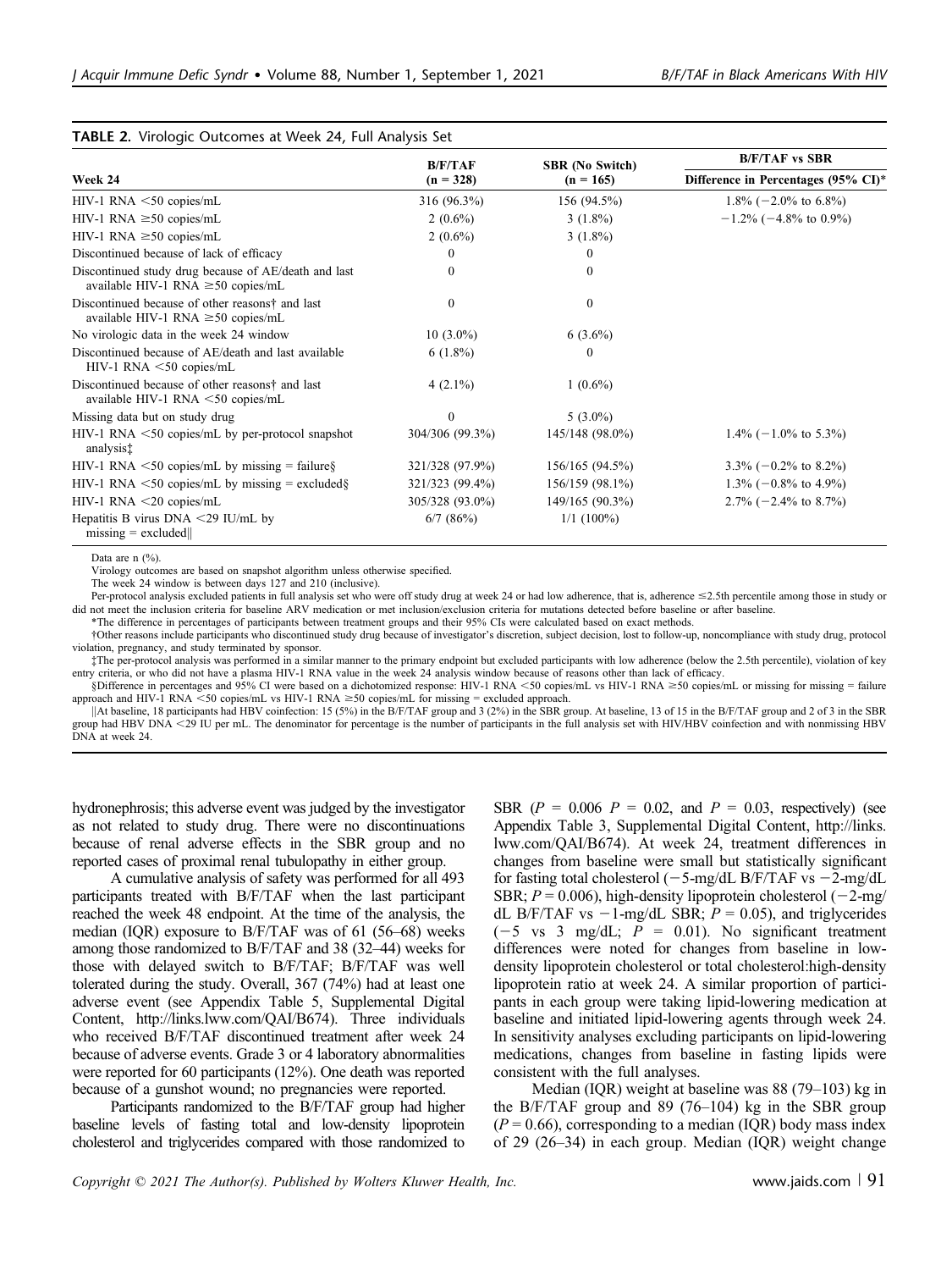

2 participants had baseline INSTI resistance discovered after randomization based on historical data and were excluded from primary analysis;<br>both were randomized to B/F/TAF and had HIV-1 RNA <50 copies/mL at Weeks 24 and A SBR) in percentages of participants with HIV-1 RNA ≥50 copies/mL and 95% confidence interval (CI) were calculated based on the exact method

|                              |                  |                     | <b>Favors SBR</b> | Favors switch to B/F/TAF                                           |                                              |
|------------------------------|------------------|---------------------|-------------------|--------------------------------------------------------------------|----------------------------------------------|
| Subgroup                     | B/F/TAF<br>(n/N) | <b>SBR</b><br>(n/N) |                   | Difference in Percentages with HIV-1 RNA <50 copies/mL<br>(95% CI) | <b>Difference in Percentages</b><br>(95% CI) |
| Overall                      | 316/328          | 156/165             |                   |                                                                    | $1.8(-2.0, 6.8)$                             |
| Age, y                       |                  |                     |                   |                                                                    |                                              |
| < 50                         | 164/169          | 81/85               |                   |                                                                    | $1.7(-3.2, 8.9)$                             |
| 250                          | 152/159          | 75/80               |                   |                                                                    | $1.8(-4.0, 10.1)$                            |
| Sex at birth                 |                  |                     |                   |                                                                    |                                              |
| Male                         | 218/227          | 105/110             |                   |                                                                    | $0.6$ (-3.9, 6.7)                            |
| Female                       | 98/101           | 51/55               |                   |                                                                    | $4.3$ (-3.2, 14.9)                           |
| Baseline NRTI resistance*    |                  |                     |                   |                                                                    |                                              |
| Any NRTI mutation            | 43/44            | 25/26               |                   |                                                                    | $1.6$ (-8.9, 17.6)                           |
| No NRTI mutation             | 258/269          | 125/132             |                   |                                                                    | $1.2$ (-3.0, 6.9)                            |
| Baseline M184V/I resistance* |                  |                     |                   |                                                                    |                                              |
| M184V/I mutation             | 30/31            | 19/20               |                   |                                                                    | $1.8(-12.6, 22.8)$                           |
| No M184V/I mutation          | 271/282          | 131/138             |                   |                                                                    | $1.2$ (-2.9, 6.6)                            |
|                              |                  | $-15$               | $-5$<br>$-10$     | 15<br>20<br>10<br>5<br>$\circ$                                     | 25                                           |





FIGURE 2. Virologic outcomes. A, FDA Snapshot algorithm. B, Treatment differences based on prespecified subgroups at week 24: HIV-1 RNA  $<$ 50 copies/mL. C, Virologic outcomes at weeks 24 and 48 by baseline resistance profile.

Includes participants with baseline resistance assessed by cumulative historical or proviral DNA genotypes: B/F/TAF, n=313; SBR, n=158.

from baseline at week 24 was  $+0.9$  ( $-1.3, +3.0$ ) kg in the B/ F/TAF group and  $+0.2$  ( $-1.7$ ,  $+2.0$ ) kg in the SBR group  $(P = 0.09)$ . At week 48, median (IQR) change in body weight remained at 0.9 kg  $(-1.5, 4.1)$  in the B/F/TAF arm. Post hoc exploratory analyses of the change in weight were performed in subgroups by sex at birth for all participants and by baseline NRTIs in those switched to B/F/TAF (see Appendix Fig. 1, Supplemental Digital Content, [http://links.lww.com/](http://links.lww.com/QAI/B674)

C

[QAI/B674\)](http://links.lww.com/QAI/B674). In the male sex at birth subanalysis, median change in weight from baseline was similar between groups. Among female sex at birth participants, a treatment difference was noted in median (IQR) change in weight from baseline at week 24 [+1.0 (-1.4, 2.7) kg B/F/TAF,  $-0.4$  (-1.8, 1.2) kg SBR;  $P = 0.03$ ]. Participants who switched to B/F/TAF from a TFV disoproxil fumarate (TDF)-containing regimen had median (IQR) weight gain of  $+1.8$  ( $-0.8$ , 4.3) kg at week 24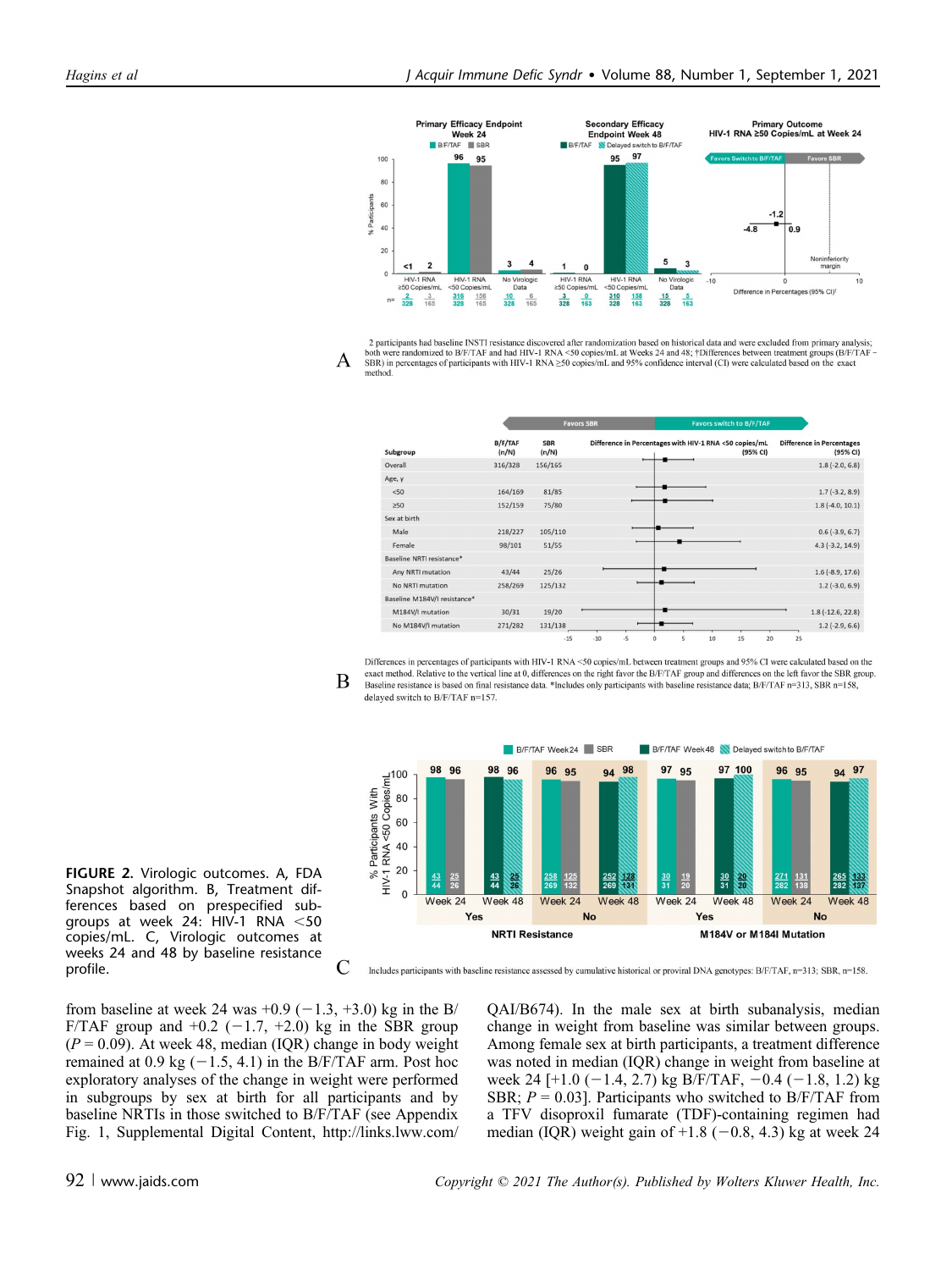|                                                         |                        | <b>SBR</b><br>(No      |
|---------------------------------------------------------|------------------------|------------------------|
|                                                         | B/F/TAF<br>$(n = 330)$ | Switch)<br>$(n = 165)$ |
| Any adverse event                                       | 210 (64)               | 85 (52)                |
| Adverse events in $>3\%$ of participants                |                        |                        |
| Upper respiratory tract infection                       | 20(6)                  | 6 (4)                  |
| Diarrhea                                                | 11 $(3)$               | 5(3)                   |
| Cough                                                   | 9(3)                   | 6(4)                   |
| Arthralgia                                              | 11 $(3)$               | 2(1)                   |
| <b>Bronchitis</b>                                       | 5(2)                   | 7(4)                   |
| Grade 3 or 4 adverse event                              | 17 $(5)$               | 8(5)                   |
| Serious adverse event                                   | 13 $(4)$               | 7(4)                   |
| Adverse event leading to study drug<br>discontinuation* | 7(2)                   | $\theta$               |
| Treatment-related adverse event                         | 36 (11)                | 0                      |
| Death                                                   | $\theta$               | $\Omega$               |
| Laboratory abnormalities                                |                        |                        |
| Of any grade                                            | 215 (65)               | 111 (67)               |
| Grade 3                                                 | 24 (7)                 | 10(6)                  |
| Grade 4                                                 | 3(1)                   | 0                      |

Data are n  $\left(\frac{0}{0}\right)$ .

\*Adverse events leading to study drug discontinuation in the B/F/TAF group included nightmare† (n = 1); headache† (n = 1); acute kidney injury (n = 1); diarrhea,† dry mouth, $\dagger$  psychomotor hyperactivity, $\dagger$  agitation, $\dagger$  anxiety, $\dagger$  and insomnia $\dagger$  (n = 1); abdominal distension† and flatulence†  $(n = 1)$ ; diarrhea†  $(n = 1)$ ; and migraine†  $(n = 1)$ . †Reported as treatment related.

compared with  $+0.8$  ( $-1.3$ , 2.5) kg and  $+0.7$  ( $-2.0$ , 3.0) kg for those taking TAF- and abacavir (ABC)-containing regimens respectively ( $P = 0.0235$  TDF vs TAF;  $P = 0.89$ ABC vs TAF).

Among the 18 HIV/HBV-coinfected participants, there were no hepatic adverse events, no grade 3 or 4 adverse events, and no participants interrupted or discontinued their study regimen because of an adverse event.

Based on responses using the HIV Treatment Satisfaction Questionnaire, median (IQR) scores were higher with B/ F/TAF than SBR at week 24  $[29 (24-30)$  vs 28  $(7-30)$ ,  $P \n\leq 0.001$ , indicating a small but significant difference favoring switch to B/F/TAF.

#### **DISCUSSION**

In this randomized, open-label, multicenter trial, we found that virologically suppressed Black adults with HIV in the United States can switch from a regimen of 2 NRTIs plus a third agent to B/F/TAF with no loss of virologic efficacy. Few of those who switched to B/F/TAF had HIV RNA  $\geq$ 50 copies/mL through week 48, and the rate of virologic suppression was high in those with pre-existing resistance to NRTIs. None of the participants experienced treatment-emergent resistance. Treatment satisfaction was higher for participants after switching to B/F/TAF.

Community advisors who participated in the study design and oversight set goals of inclusion based on sex at birth, gender, and sexual orientation to ensure representa-

tive inclusion of Black Americans with HIV. Study sites were specifically selected to mirror the HIV epidemic among Black PLWH in the United States. In doing so, more than 62% of participants were enrolled in Southern states, as defined by the CDC, with others mainly from urban areas with a high prevalence of HIV among Black people. Despite meeting the enrollment goals, the size of some individual subgroups of participants, particularly transgender or other nonbinary gender groups in the study, remains small and insufficient for meaningful subanalyses. The impacts of structural racism and inequities in access to health care and medical research for Black Americans<sup>20</sup> are magnified among Black transgender PLWH, and better data on which to inform their clinical care should remain a priority.

Our study enrolled participants on a variety of treatment regimens and included those with a history of treatment failure or with documented resistance to NRTIs, both patient groups are commonly seen in clinical practice but often excluded from clinical trials. Pre-existing NRTI resistance, including the M184V/I mutation, did not impact the efficacy of switching to B/F/TAF.

Participants in both groups gained weight while on study, and there was no difference in weight gain from baseline between those randomized to B/F/TAF vs SBR. For those starting B/F/ TAF, weight gain was 0.9 kg in the first 24 weeks and plateaued thereafter. In subgroup analyses, cisgender women and those previously on TDF-containing regimens switching to B/F/TAF had greater weight gain compared with those on SBR; treatment differences in weight gain were not significant for men. TDF has been associated with weight suppression in studies of both treatment and HIV pre-exposure prophylaxis or PrEP.18,22,23–<sup>26</sup> The large variety of baseline regimens precluded meaningful description of the influence each may have on weight. Altogether, these findings do not suggest a substantial weight gain for Black men and women changing to B/F/TAF.

Limitations to this trial include its open-label design. Although this design is unlikely to have affected the primary endpoint, which is a laboratory value not subject to bias, it may have biased the reporting of adverse events, both by participants and investigators.

The safety profile of B/F/TAF was consistent with that observed in other phase 3 studies. In the randomized phase, incidence of any adverse event and treatment-related adverse events was higher with B/F/TAF than SBR; however, this finding is not unexpected in our open-label trial and common in open-label studies in which a switch to a new drug is compared with continuing a previously well-tolerated baseline regimen because of reporting bias on the part of participants as well as ascertainment or attribution bias on the part of investigators.<sup>16,21</sup> Most events were mild, and the proportions of individuals who experienced grade 3 or 4 adverse events and serious adverse events were the same in both groups. Less than 2% of all individuals (9 of 493) who switched to B/F/TAF had adverse events leading to discontinuation of treatment.

Overall, our results demonstrate that, among Black Americans living with HIV, switching to B/F/TAF from a variety of baseline suppressive regimens was efficacious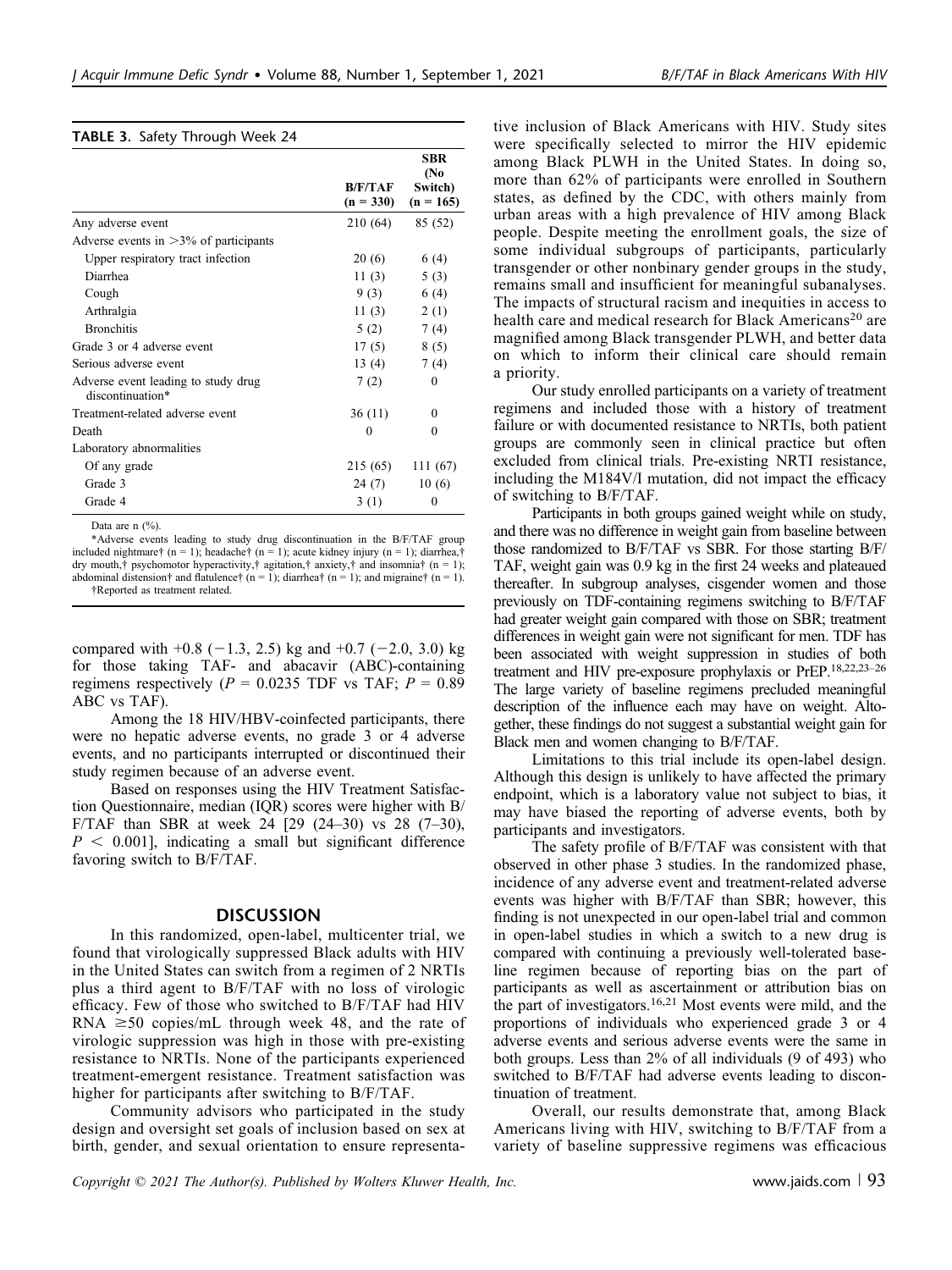and safe. Results from this study complement those from other large clinical trials that demonstrated the efficacy, tolerability, and lack of resistance of B/F/TAF. Our results draw us closer to fulfilling a critical need to evaluate infectious disease treatments in a disproportionately affected population.<sup>27</sup>

## **CONCLUSION**

B/F/TAF is safe and effective for Black Americans with HIV switching from a variety of regimens, including those with TFV sensitivity but pre-existing NRTI resistance.

#### **NOTES**

Community advisors representing HIV advocacy and care organizations across North America reviewed the protocol, provided input into study design, contributed to training for study personnel, and set goals for inclusion across participant groups according to sex at birth, gender identity, and sexual orientation. A study advisory committee composed of 3 community advisors, and 3 clinical site personnel provided ongoing monitoring and input throughout the study.

### ACKNOWLEDGMENTS

The authors thank the individuals who participated in this trial and their partners and families, the BRAAVE principal investigators (see Appendix page 1, Supplemental Digital Content,<http://links.lww.com/QAI/B674>) and their staff, the Study Advisory Committee members Martez Smith-University of Rochester, Danielle Campbell—ATAC/LA Women's HIV/AIDS Task Force, PJ Moton-Poole—AIDS United, Linda Kirkman, and Dr. A.K.W., and the Gilead study staff. Editorial assistance was provided under the direction of the authors by David McNeel, MS, and Anna Kido, BS, of Gilead Sciences and was funded by Gilead. This work was funded by Gilead Sciences.

#### **REFERENCES**

- 1. Centers for Disease Control and Prevention. HIV Surveillance Report, 2018. Vol 31. 2020. Available at: [http://www.cdc.gov/hiv/library/reports/](http://www.cdc.gov/hiv/library/reports/hiv-surveillance.html) [hiv-surveillance.html.](http://www.cdc.gov/hiv/library/reports/hiv-surveillance.html) Accessed June 26, 2020.
- 2. Centers for Disease Control and Prevention. Estimated HIV Incidence and Prevalence in the United States, 2014–2018. HIV Surveillance Supplemental Report 2020. Vol 25. 2020. Available at: [http://www.cdc.](http://www.cdc.gov/hiv/library/reports/hiv-surveillance.html) [gov/hiv/library/reports/hiv-surveillance.html](http://www.cdc.gov/hiv/library/reports/hiv-surveillance.html). Accessed June 26, 2020.
- 3. Oramasionwu CU, Brown CM, Lawson KA, et al. Differences in national antiretroviral prescribing patterns between black and white patients with HIV/AIDS, 1996–2006 [author manuscript]. South Med J. 2011;104: 794–800.
- 4. Institute of Medicine (US) Committee on Understanding and Eliminating Racial and Ethnic Disparities in Health Care, Smedley BD, Stith AY, Nelson AR, eds. Unequal Treatment: Confronting Racial and Ethnic Disparities in Health Care. Washington (DC): National Academies Press (US); 2003.
- 5. Paradies Y, Truong M, Priest N. A systematic review of the extent and measurement of healthcare provider racism. J Gen Intern Med. 2014;29: 364–387.
- 6. Ribaudo HJ, Smith KY, Robbins GK, et al. Racial differences in response to antiretroviral therapy for HIV infection: an AIDS clinical trials group (ACTG) study analysis. Clin Infect Dis. 2013;57:  $1607 - 1617.$
- 7. Jensen-Fangel S, Pedersen L, Pedersen C, et al. The effect of race/ ethnicity on the outcome of highly active antiretroviral therapy for human immunodeficiency virus type 1-infected patients. Clin Infect Dis. 2002; 35:1541–1548.
- 8. Moore RD, Keruly JC, Bartlett JG. Improvement in the health of HIVinfected persons in care: reducing disparities. Clin Infect Dis. 2012;55: 1242–1251.
- 9. Walmsley SL, Antela A, Clumeck N, et al. Dolutegravir plus abacavirlamivudine for the treatment of HIV-1 infection.  $N$  Engl J Med. 2013; 369:1807–1818.
- 10. Orkin C, Arasteh K, Górgolas Hernández-Mora M, et al. Long-acting cabotegravir and rilpivirine after oral induction for HIV-1 infection. N Engl J Med. 2020;382:1124–1135.
- 11. Molina JM, Squires K, Sax PE, et al. Doravirine versus ritonavir-boosted darunavir in antiretroviral-naive adults with HIV-1 (DRIVE-FORWARD): 48-week results of a randomised, double-blind, phase 3, non-inferiority trial. Lancet HIV. 2018;5:e211–e220.
- 12. Panel on Antiretroviral Guidelines for Adults and Adolescents. Guidelines for the Use of Antiretroviral Agents in Adults and Adolescents With HIV, DHHS. Available at: [http://www.aidsinfo.](http://www.aidsinfo.nih.gov/ContentFiles/AdultandAdolescentGL.pdf) [nih.gov/ContentFiles/AdultandAdolescentGL.pdf](http://www.aidsinfo.nih.gov/ContentFiles/AdultandAdolescentGL.pdf). Accessed June 26, 2020.
- 13. European AIDS Clinical Society Guidelines Version 10, November 2019. Available at: [https://www.eacsociety.org/guidelines/eacs](https://www.eacsociety.org/guidelines/eacs-guidelines/eacs-guidelines.html)[guidelines/eacs-guidelines.html](https://www.eacsociety.org/guidelines/eacs-guidelines/eacs-guidelines.html). Accessed June 26, 2020.
- 14. Saag MS, Benson CA, Gandhi RT, et al. Antiretroviral drugs for treatment and prevention of HIV infection in adults: 2018 recommendations of the International Antiviral Society-USA panel. JAMA. 2018; 320:379–396.
- 15. Molina JM, Ward D, Brar I, et al. Switching to fixed-dose bictegravir, emtricitabine, and tenofovir alafenamide from dolutegravir plus abacavir and lamivudine in virologically suppressed adults with HIV-1: 48 week results of a randomised, double-blind, multicentre, active-controlled, phase 3, non-inferiority trial. Lancet HIV. 2018;5: e357–e365.
- 16. Daar ES, DeJesus E, Ruane P, et al. Efficacy and safety of switching to fixed-dose bictegravir, emtricitabine, and tenofovir alafenamide from boosted protease inhibitor-based regimens in virologically suppressed adults with HIV-1: 48 week results of a randomised, open-label, multicentre, phase 3, non-inferiority trial. Lancet HIV. 2018;5: e347–e356.
- 17. Kityo C, Hagins D, Koenig E, et al. Switching to fixed-dose bictegravir, emtricitabine, and tenofovir alafenamide (B/F/TAF) in virologically suppressed HIV-1 infected women: a randomized, open-label, multicenter, active-controlled, phase 3, noninferiority trial. J Acquir Immune Defic Syndr. 2019;82:321–328.
- 18. Sax PE, Rockstroh JK, Luetkemeyer AF, et al. Switching to bictegravir, emtricitabine, and tenofovir alafenamide in virologically suppressed adults with HIV. Clin Infect Dis. 2020:ciaa988. doi: 10.1093/cid/ciaa988.
- 19. DeJesus E, Villanueva JFA, Lopez JR, et al. Tenofovir Alafenamide (TAF) Versus Tenofovir Disoproxil Fumarate (TDF) in Hispanic/Latinx and Black Participants: Efficacy, Bone and Renal Safety Results from a Pooled Analysis of 7 Clinical Trials. Poster presented at Poster 318: IDWeek 2019; October 2–6, 2019; Washington, DC.
- 20. Chen A, Wright H, Itana H, et al. Representation of women and minorities in clinical trials for new molecular entities and original therapeutic biologics approved by FDA CDER from 2013 to 2015. J Womens Health (Larchmt). 2018;27:418–429.
- 21. Trottier B, Lake JE, Logue K, et al. Dolutegravir/abacavir/lamivudine versus current ART in virally suppressed patients (STRIIVING): a 48 week, randomized, non-inferiority, open-label, phase IIIb study. Antivir Ther. 2017;22:295–305.
- 22. Sax PE, Erlandson KM, Lake JE, et al. Weight gain following initiation of antiretroviral therapy: risk factors in randomized comparative clinical trials. Clin Infect Dis. 2020;71:1379–1389.
- 23. Cahn P, Madero JS, Arribas JR, et al. Dolutegravir plus lamivudine versus dolutegravir plus tenofovir disoproxil fumarate and emtricitabine in antiretroviral-naive adults with HIV-1 infection (GEMINI-1 and GEMINI-2): week 48 results from two multicentre, doubleblind, randomised, non-inferiority, phase 3 trials. Lancet. 2019; 393:143–155.